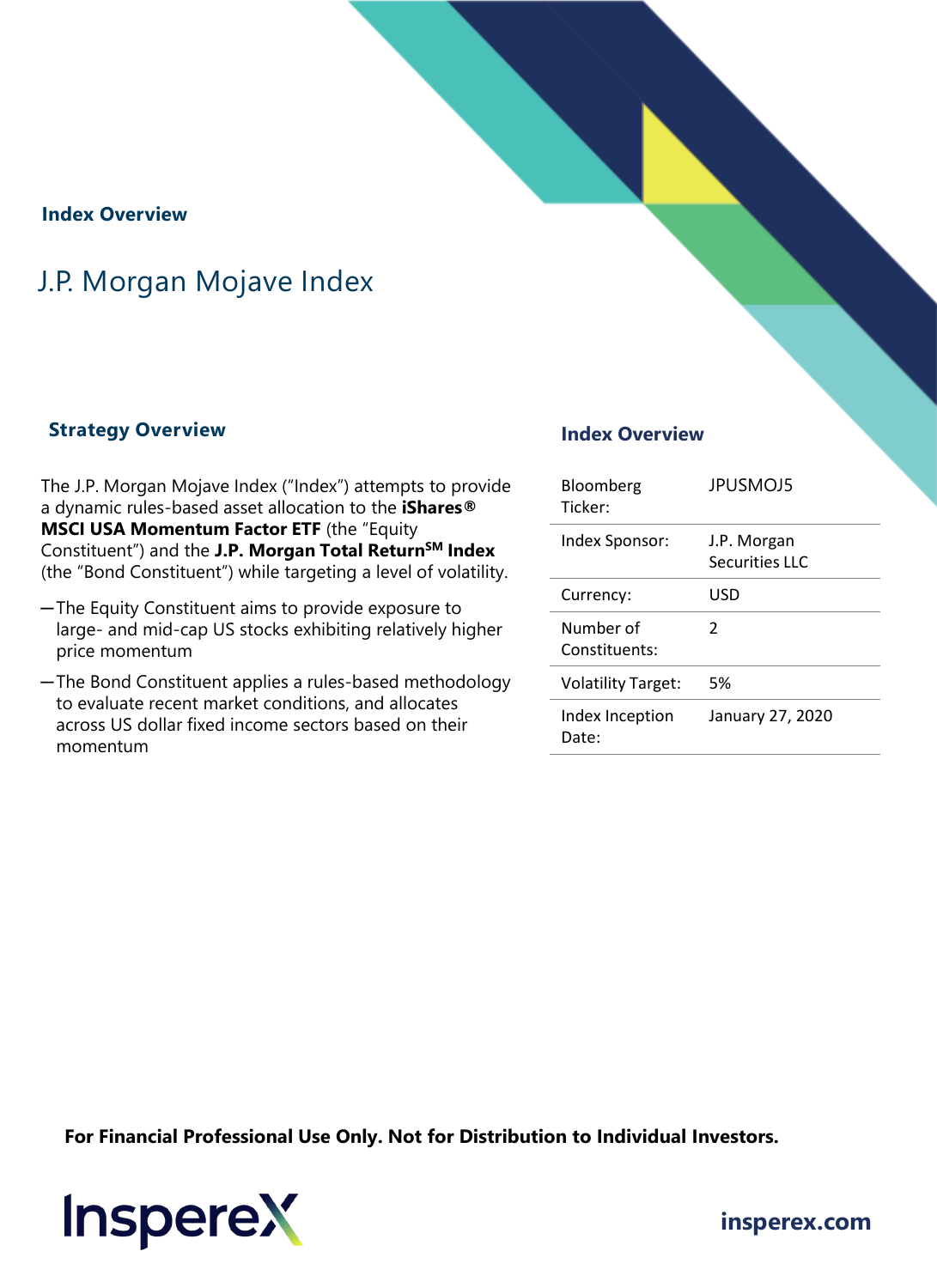# J.P. Morgan Mojave Index

#### **Index Construction**

#### Equity Constituent - iShares® MSCI USA Momentum Factor ETF (Inception April 18, 2013)1

The Equity Constituent:



<sup>1</sup> J.P. Morgan Mojave Index brochure, 2020. <sup>2</sup> As of December 31, 2019. Source: Morningstar via J.P. Morgan.

#### **For Financial Professional Use Only. Not for Distribution to Individual Investors.**



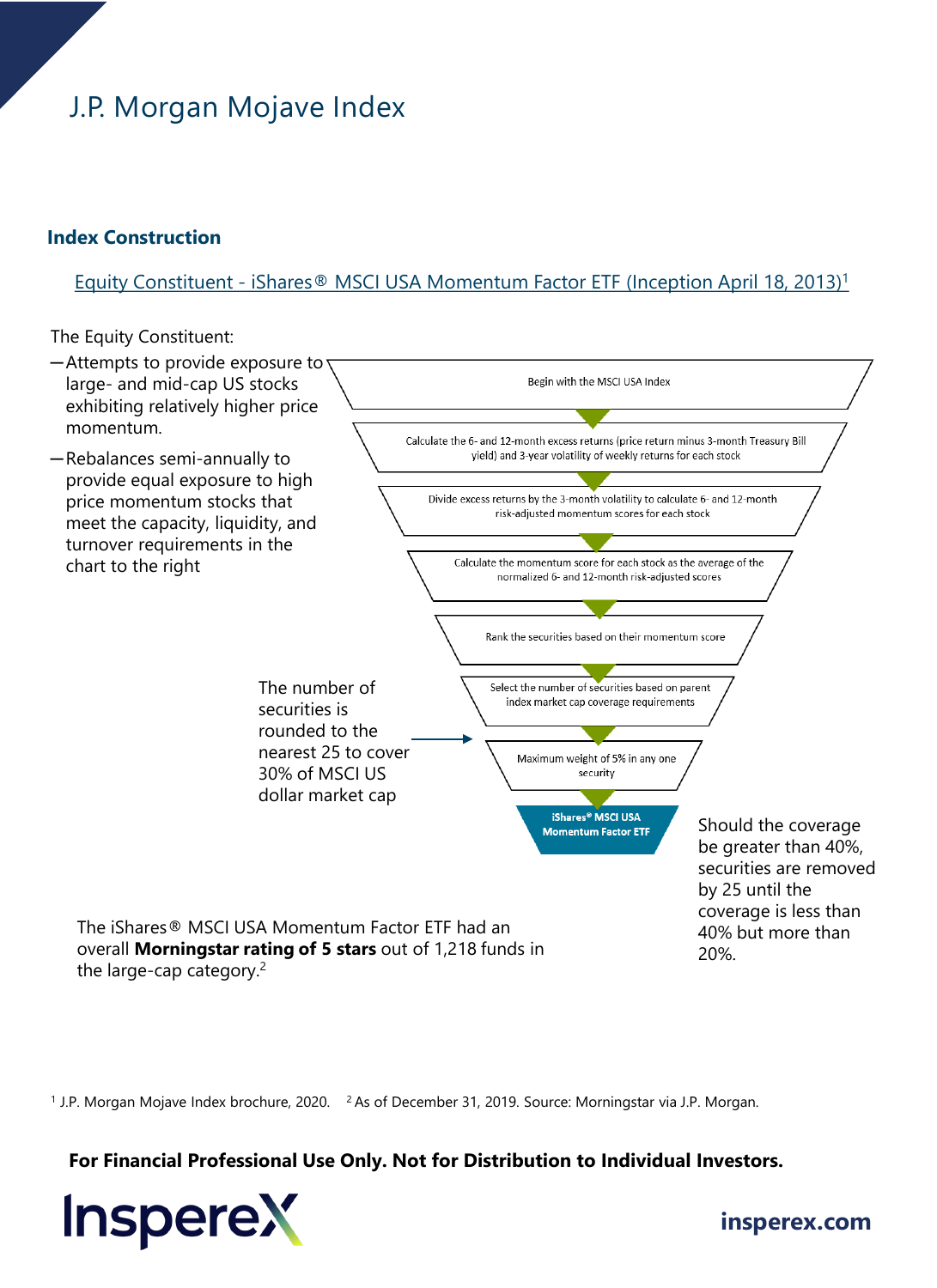## J.P. Morgan Mojave Index

### Bond Constituent – J.P. Morgan Total Return<sup>SM</sup> Index (Inception: July 13, 2017)<sup>1</sup>

The Bond Constituent:

- ─Applies a rules-based methodology to evaluate recent market conditions, and allocate dynamically across up to 12 ETFs that each track a US dollar fixed income sector
- ─By looking at the recent returns and volatility of its underlying ETFs, each month seeks to identify a portfolio in response to recent market conditions such as changes in interest rates
- ─Rebalances monthly into the portfolio with the best recent performance, generally subject to a 5% historical volatility threshold, and individual and sector concentration limits

| <b>Asset Class</b>                         | <b>Name</b>                                      | <b>Ticker</b> | Cap |
|--------------------------------------------|--------------------------------------------------|---------------|-----|
| <b>US Treasury Bonds</b>                   |                                                  |               | 50% |
| Short-term Treasury Bonds                  | iShares® 1-3 Year Treasury Bond ETF              | SHY           | 20% |
| Int.-term Treasury Bonds                   | iShares® 7-10 Year Treasury Bond ETF             | IEF           | 20% |
| Longt-term Treasury Bonds                  | iShares® 20+ Year Treasury Bond ETF              | tlt           | 20% |
| Investment Grade Corporate Bonds           |                                                  |               | 50% |
| Short-term Credit Bonds                    | iShares® Short-Term Corporate Bond ETF           | <b>IGSB</b>   | 20% |
| Int.-term Credit Bonds                     | iShares® Intermediate-Term Corporate Bond ETF    | <b>IGIB</b>   | 20% |
| Longt-term Credit Bonds                    | iShares® Long-Term Corporate Bond ETF            | IGLB          | 20% |
| <b>Other Government or Agency Bonds</b>    |                                                  |               | 50% |
| Mortgage Backed Seucrities                 | iShares® MBS ETF                                 | <b>MBB</b>    | 20% |
| US Treasury Inflation-Protected Securities | iShares® TIPs Bond ETF                           | TIP           | 20% |
| <b>Emerging Markets Bonds</b>              | iShares® JP Morgan USD Emerging Markets Bond ETF | EMB           | 10% |
| <b>Other Corporate Bonds</b>               |                                                  |               | 25% |
| High Yield Corporate Bonds                 | iShares® iBoxx \$ High Yield Corporate Bond ETF  | HYG           | 20% |
| <b>Floating Rate Bonds</b>                 | iShares® Floating Rate Bond ETF                  | <b>FLOT</b>   | 10% |
| <b>Preferred Stock</b>                     | iShares® US Preferred and Income Securities ETF  | <b>PFF</b>    | 10% |

<sup>1</sup> J.P. Morgan Mojave Index brochure, 2020.

**For Financial Professional Use Only. Not for Distribution to Individual Investors.**